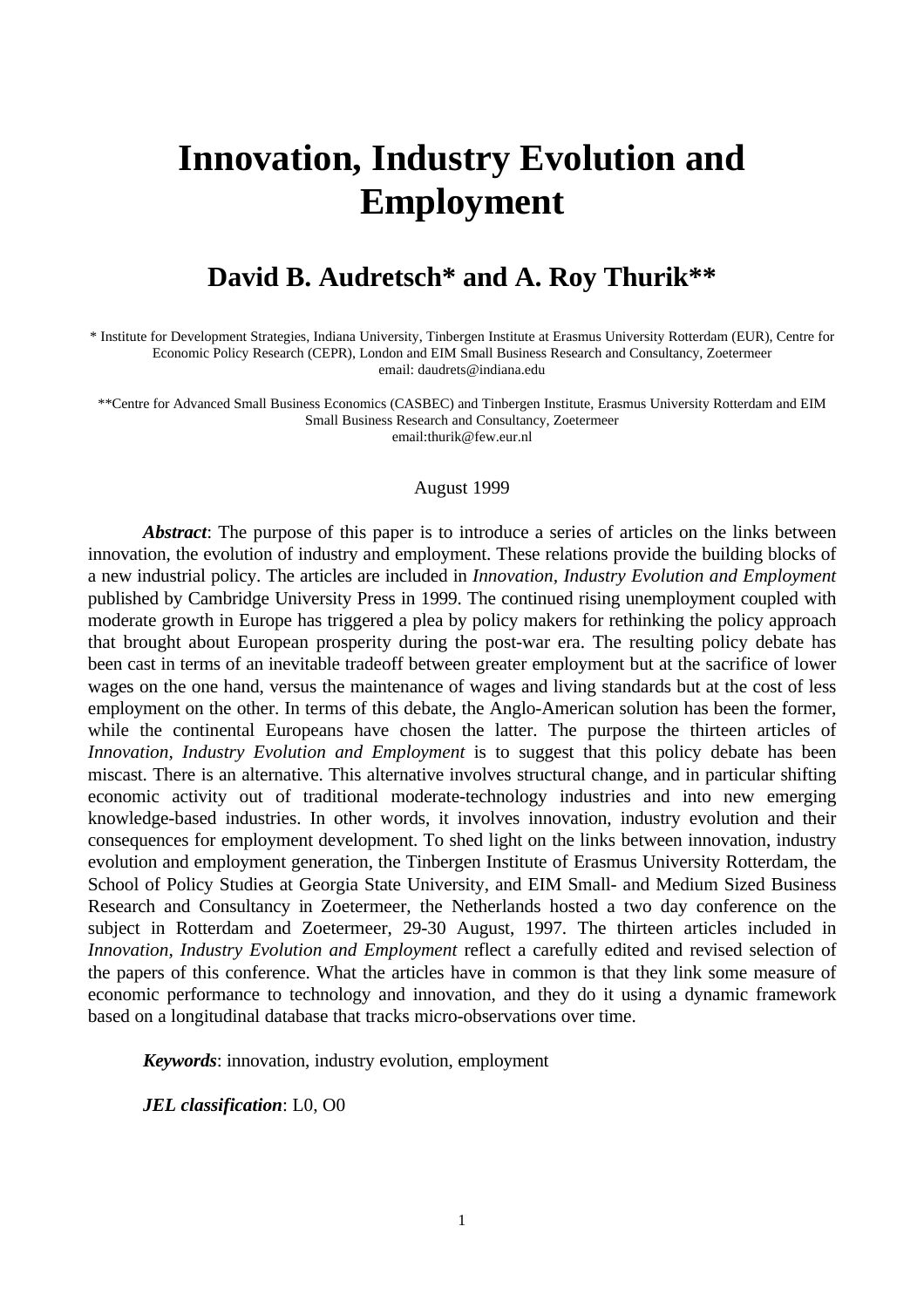# **1. The Employment and Growth Challenges**

Economic growth and employment creation are the twin horns of not just the European dilemma but of what looms as the major challenge confronting the West.<sup>1</sup> Unemployment in the European Union is twice as high as that in Japan and the U.S. together. Over 11 percent of the work force in the European Union was unemployed in 1996, ranging from 3.3 percent in Luxembourg and 4.4 percent in Austria to 15.3 percent in Finland and over 20 percent in Spain<sup>2</sup>. Germany, Europe's biggest labor market, experienced 12 percent unemployment, a number that has proven difficult to reduce. Individual countries have responded to the twin horns of the growth-employment dilemma with a broad spectrum of policy approaches. Led by France and Germany, continental European countries have generally pursued policies of maintaining the status quo, while the United Kingdom and the Netherlands have been bolder at reducing the role of the state.

The continued rising unemployment coupled with moderate growth in Europe has triggered a plea by policy makers for rethinking the policy approach that ushered in European prosperity during the post-war era. The resulting policy debate has been cast in terms of an inevitable tradeoff between greater employment but at the sacrifice of lower wages, on the one hand, versus the maintenance of wages and living standards but at the cost of less employment, on the other. According to this debate, the Anglo-American solution has been the former, while the continental Europeans have chosen the latter.

The purpose of this book is to suggest that this policy debate has been miscast. There is an alternative. This alternative involves structural change, and in particular shifting economic activity out of traditional moderate-technology industries and into new emerging knowledge-based industries. In other words, it involves innovation, industry evolution and their consequences for employment creation.

# **2. Globalization and the Telecommunications Revolution**

The cold war combined with internal political instability rendered potential investments in Eastern Europe and much of the developing world as risky and impractical. During the post-war era most trade and foreign direct investment was generally confined to Western Europe and North America, and later a few of the Asian countries, principally Japan and the Asian Tigers. The comparative advantage was generally attained through large-scale production, which facilitated lowcost production through exploiting scale economies. Large-scale mass production was essential to gaining the comparative advantage. The relatively small domestic markets in most European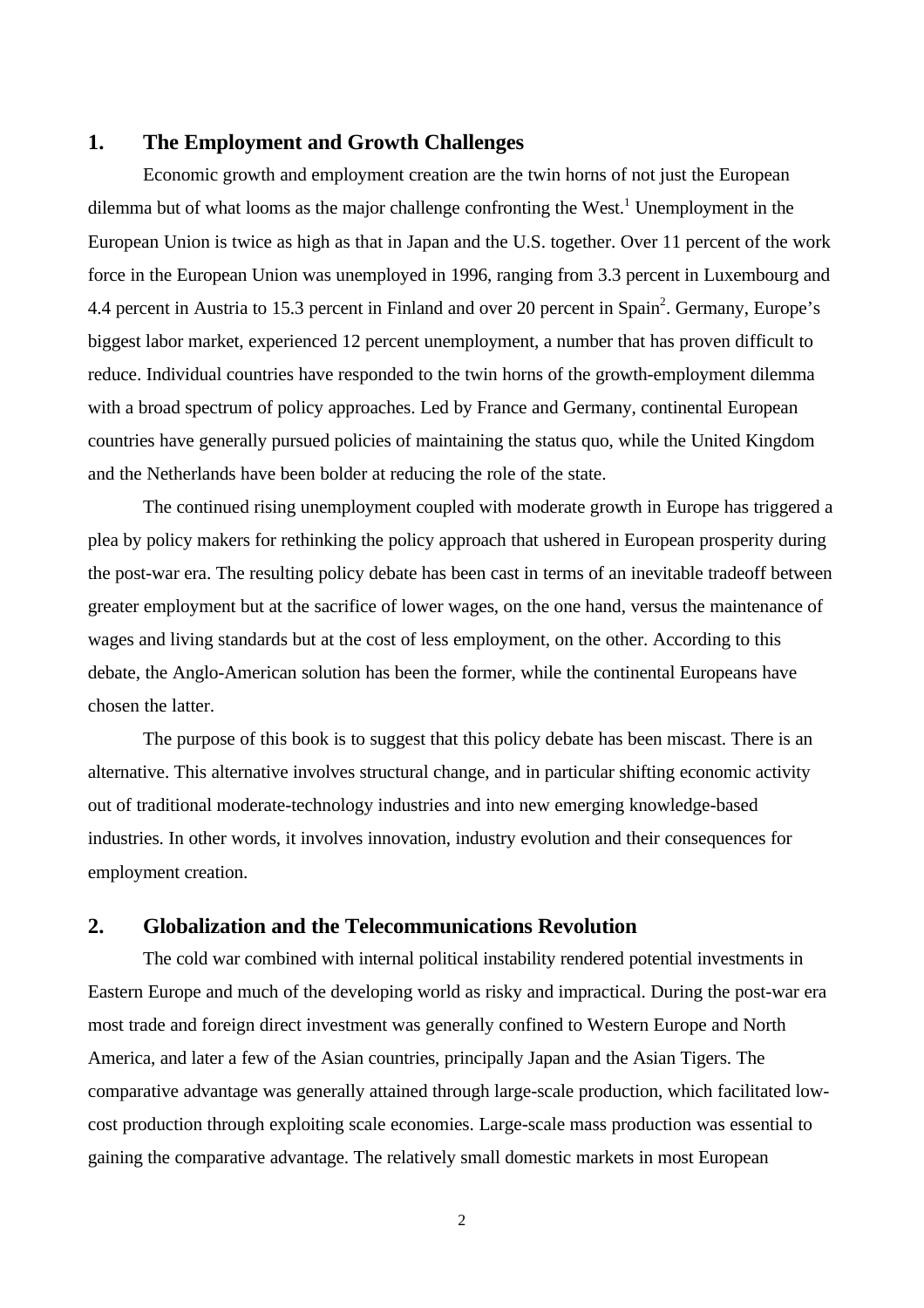countries seemed to pose a serious threat to European competitiveness during the Post-War era. However, three strategies were quickly developed to compensate for a small domestic market. The *first* strategy has been that of the creation of a larger and more coherent domestic European market. The *second* strategy was to internationalize by developing markets outside of the domestic market. The *third* was to rely on skilled labor and high levels of human capital to produce goods that, although they might cost more, were of superior quality. Large transnational corporations such as Philips Electronics thrived on this dual strategy basing the comparative advantage on large-scale production made possible by superior management and organization combined with high-skilled labor. The comparative advantage of Europe lay in large-scale production of moderate-technology products in traditional industries, such as machine tools, automobile parts and metalworking.

This comparative advantage has been lost in the high-cost countries of Western Europe and North America in the last decade for two reasons. The *first* has to do with globalization or the advent of competition from not just the emerging economies in Southeast Asia but also from the transforming economies of Central and Eastern Europe. The production costs, and in particular labor costs, are considerably lower in these countries.<sup>3</sup> At the same time, the potential labor force of about 500 million persons in China and 350 million persons in India will put a continuous pressure on any upward lift of the wage rate. While the uncertainties of the cold war and the internal political instabilities in Eastern Europe rendered transnational activities prohibitively risky during the first four post-war decades, this is no longer the case.

The *second* factor triggering the loss of the traditional comparative advantage in the advanced developed countries of Western Europe and North America has been the communications revolution. The new communications technologies have triggered a virtual spatial revolution in terms of the geography of production.<sup>4</sup> The marginal cost of transferring information across geographic space has been reduced to virtually nothing. Information can be transferred around the globe via email, fax machines, and cyberspace, making it not only feasible but even desirable to shift economic activity out of the high-cost locations in Europe to lower-cost locations in Central Europe and Asia.

Confronted with lower cost competition in foreign locations, producers in the high-cost countries have responded by pursuing four distinct options: (1) maintain wages and suffer a loss in global market shares, (2) reduce wages and other production costs sufficiently in the home country to compete with low-cost foreign producers, (3) substitute capital and technology for labor in the home country to increase productivity, and (4) shift production out of the high-cost location and into the low-cost location.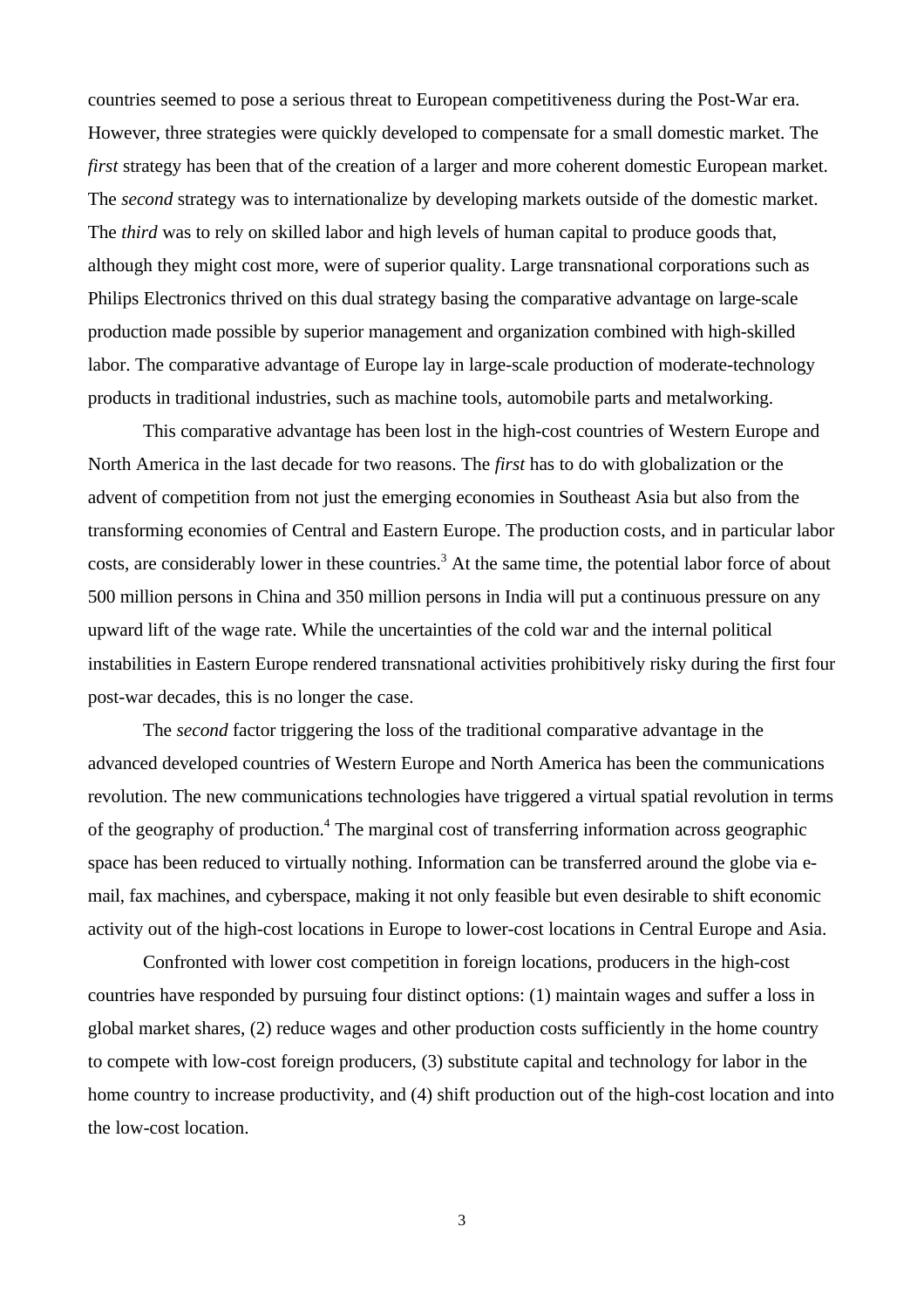Pursuing the first option will generally lead to the demise of the firm. The second option is generally not viable in Western Europe where wage rigidities prevent such drastic reductions. The most common response has been the third and fourth options, both of which reduce employment in the home country.<sup>5</sup> Substituting capital and technology for labor, along with shifting production to lower-cost locations, has resulted in waves of corporate downsizing throughout Western Europe and North America. At the same time, it has generally preserved the viability of many of the large corporations. As record levels of both European and American stock indexes indicate, the profitability of the large companies has generally not suffered. <sup>6</sup>Corporate downsizing triggered by the shifting comparative advantage as a result of globalization has not been restricted to just a few countries. Rather, the response to globalization has led large corporations to downsize throughout the OECD countries. For example, between 1979 and 1995 more than 43 million jobs were lost in the United States as a result of corporate downsizing.<sup>7</sup> Similarly, the 500 largest U.S. manufacturing corporations cut 4.7 million jobs between 1980 and 1993, or one quarter of their work force (Audretsch, 1995). Perhaps most disconcertingly, the rate of corporate downsizing has apparently increased over time in the United States, even as the unemployment rate has fallen. During most of the 1980s, about one in 25 workers lost a job. In the 1990s this has risen to one in 20 workers.

This wave of corporate downsizing has triggered cries of betrayal and lack of social conscience on the part of the large corporations.<sup>8</sup> Such accusations are misconceived. It is a mistake to blame the large corporations for this wave of downsizing that has triggered massive job losses and rising unemployment in so many countries. These corporations are simply trying to survive in an economy of global competitors who have access to lower cost inputs.

# **3. The Shifting Comparative Advantage**

There is a fifth response to the twin forces of globalization and the telecommunications revolution in order to revitalize the capitalist engine (Nelson, 1990). This alternative does not require sacrificing wages to create new jobs, nor does it require fewer jobs to maintain wage levels and the social safety net. This alternative involves shifting economic activity out of the traditional industries where the high-cost countries of Europe and North America have lost the comparative advantage and into those industries where the comparative advantage is compatible with both high wages and high levels of employment – knowledge based economic activity. In the Silicon Valley region of the United States, 15 percent more jobs were created between 1992 and 1996, and at the same time the level of wages rose to a level that is 50 percent greater than the national average. By shifting to knowledge-based economic activity the seemingly inevitable tradeoff between wages and employment can be avoided.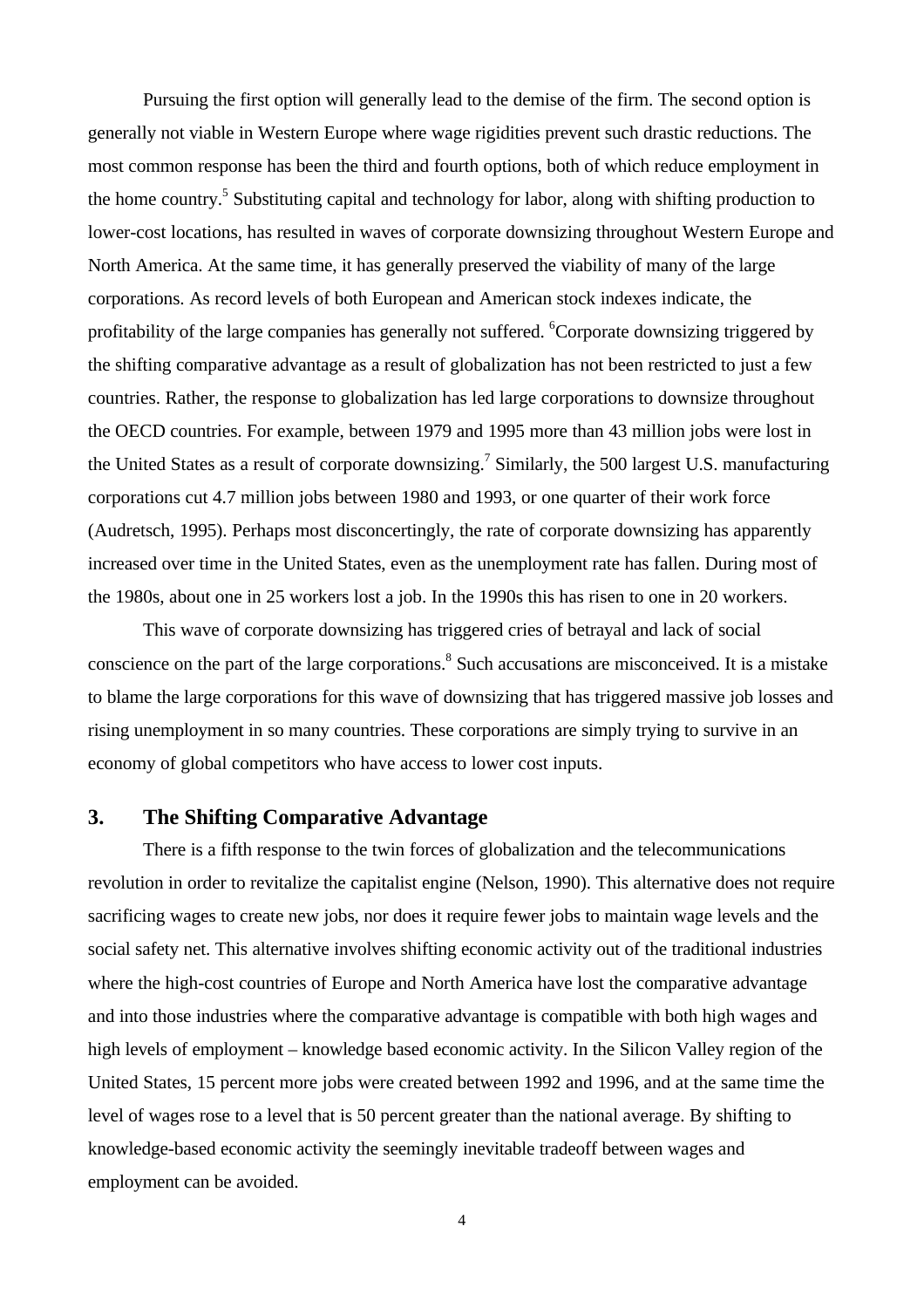The emergence of geographic regions where both wages and employment are expanding, such as Silicon Valley in California, Research Triangle in North Carolina, and Cambridge in the United Kingdom, may seem surprising and even paradoxical in a world increasingly dominated by global telecommunications. The conventional wisdom would have suggested that the telecommunications revolution combined with globalization would make location irrelevant. The resolution to this paradox lies in a crucial distinction between knowledge and information. Information consists of facts, such as the price of gold in Tokyo, or the weather in New York, which can be costlessly transmitted around the globe. By contrast, knowledge, and especially tacit knowledge consists of ideas that are subjective, uncertain and difficult to explicitly write down (Nooteboom, 1994). Many of these ideas arise as a result of face-to-face contact and interchange.<sup>9</sup> Many of the most creative ideas have been the result of chance meetings at a social event in a supportive environment (Nelson, 1995).

Economic activity based on new ideas and tacit knowledge cannot be easily copied by competitors located far from the original source nor easily transferred to lower-cost countries by multinational corporations. While the processes and organizational methods required to produce automobiles can be transferred from Stuttgart to Hungary, it is not so easy to transfer innovative work in biotechnology around the globe.

The global demand for products in emerging knowledge-based industries is high and rapidly growing; yet the number of workers who can contribute to producing and commercializing new knowledge is limited to just a few areas in the world, largely in North America and Western Europe. Economic activity based on skills that can be found throughout large parts of the world is doomed to generate lower wage rates as a result of global competition. By contrast, economic activity based on new knowledge will generate higher wages and greater employment opportunities reflecting the exploding demand for new and improved products and services.

There are many indicators reflecting the shift in the comparative advantage of the high-wage countries towards an increased importance of knowledge-based economic activity. For example, Kortum and Lerner (1997, p. 1) point to "the unprecedented recent jump in patenting in the United States," as evidenced by the rise in applications for U.S. patents by American inventors since 1985, which exceeds the increase in other decades in this century. Throughout this century, patent applications fluctuated within a band of between 40,000 and 80,000 per year. By contrast, in 1995 there were over 120,000 patent applications. Similarly, Berman, Bound and Machin (1997) have shown that the demand for less skilled workers has decreased dramatically throughout the OECD, while at the same time the demand for skilled workers has exploded.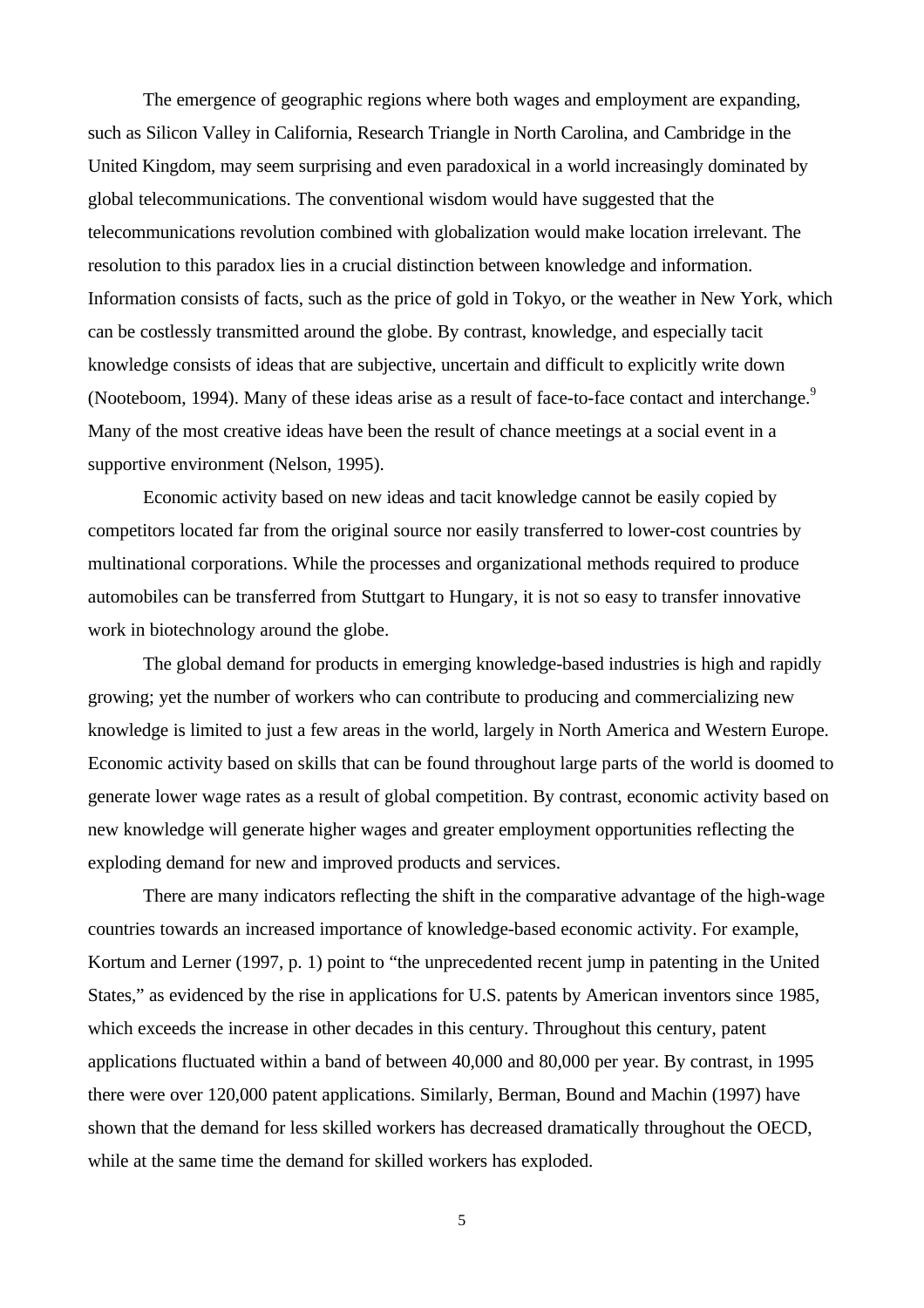Why has it proven so difficult to shift economic activity out of the traditional industries where the products are now fairly standardized and where production can be easily transferred to lowercost locations?<sup>10</sup>. The present collection of studies attempts to present an answer starting from a macroeconomic-labor-industrial organization synthesis.

# **4. The Macroeconomic-Labor-Industrial Organization Synthesis**

In order to shed light on the links between innovation, industry evolution and employment generation, the Tinbergen Institute of Erasmus University Rotterdam, the School of Policy Studies at Georgia State University, and EIM Small- and Medium Sized Business Research and Consultancy in Zoetermeer, the Netherlands hosted a two day conference on the subject in Rotterdam and Zoetermeer, 29-30 August, 1997. The chapters included in this volume reflect a carefully edited and revised selection of the papers of this conference. What the papers have in common is that they link some measure of economic performance to technology and innovation, and they do it using a dynamic framework based on a longitudinal database that tracks micro-observations over time. By and large, the emphasis is on how various measures of performance, such as wages, growth, productivity, and survival, for different units of observations such as industries, firms, regions and individuals, are shaped in an evolutionary context by technology and innovation. Within this general framework, the focus of chapters two through five is on productivity and wages while that of chapters six through nine is on innovation. The last five chapters generally deal with industry evolution. See the appendix to this paper for a full list of contents, contributors and their affiliations.

This book begins with "Wages, Firm Size and Wage Inequality: How Much do Exports Matter?" by Bee Yan Aw and Geeta Batra. This *Second Chapter* examines the links between wages and different types of labor, with a particular focus on the role of exports, all within the context of an Asian Tiger, Taiwan. The authors use the longitudinal Census Data Base to track the performance of over 80,000 Taiwanese firms spanning ten manufacturing industries. The empirical evidence suggests that the gap between production and non-production workers varies substantially between exporting firms and non-exporting firms. In particular, exporting firms pay their production and nonproduction workers higher wages than do non-exporting firms, even after controlling for firmspecific characteristics identified in the literature as being highly correlated with wages. The crossindustry mean wage premium associated with exporting over non-exporting firms is about 30 percent for non-production workers and 14 percent for production workers. In general, exporters in all ten industries are also associated with higher wage inequality between the non-production and the production workers relative to their counterparts in the domestic market. Thus, the evidence from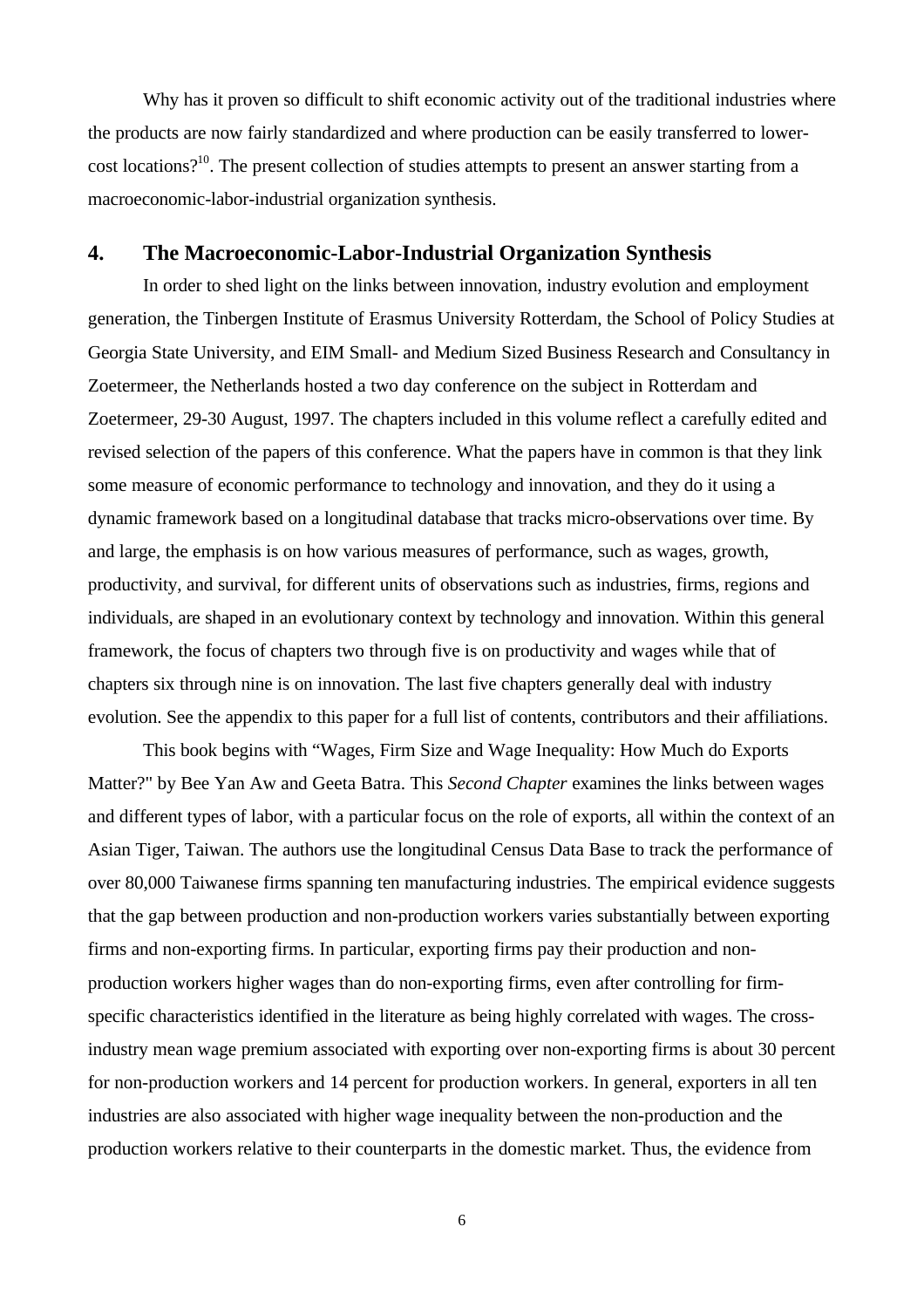Taiwan clearly suggests that the propensity for some firms to export while others do not account for a considerable amount of the wage gap between production and non-production workers.

The source of wage differentials is also the subject of the *Third Chapter* on "Trade Technology and Wage Differentials in the Canadian Manufacturing Sector," by John R. Baldwin and Mohammed Rafiquzzaman. Like in most other countries, the authors point out that the wage gap between skilled and unskilled workers has increased in Canada during the last decade. In particular, Baldwin and Rafiquzzaman use a comprehensive longitudinal database from the Canadian Census of Manufactures to examine the impact of technology use on the structure of worker wages. Like in the previous chapter by Aw and Batra, Baldwin and Rafiquzzaman focus on the gap in wages between production and non-production workers. The authors find that the effects of technology have not been felt equally in all segments of the labor market – the wages of non-production workers have risen relative to the wages of production workers. While the evidence suggests that some of the increased wage gap is attributable to changing trade patterns, a key finding in this chapter is that the use of new technology has also contributed to the growing wage gap. Most strikingly, the premium paid to non-production labor was the greatest during the 1980s, when capital intensity and laborenhancing technology use was the highest.

In *Chapter Four* Martin Carree and Roy Thurik examine "Industrial Structure and Economic Growth." While a number of studies have identified a systematic shift in economic activity in the OECD countries away from large firms towards small enterprises, virtually no study has been able to identify any light on the welfare implications of this shift. That is, is this shift welfare enhancing and therefore to be fostered by government policy, or does it lead to reduced economic welfare and should therefore be impeded by government policy? Carree and Thurik use a longitudinal database consisting of 13 manufacturing industries in 12 European countries to identify the impact of this shift on economic growth. The evidence clearly suggests that countries which have experienced greater rates of growth also experienced the greatest shift in economic activity towards small enterprises. The authors point out in their conclusions that the evidence in the chapter provides support for specific policies introduced during the 1980s and 1990s in European countries stimulating small enterprises.

*Chapter Five*, by Marcel Lever and Henry Nieuwenhuijsen, focuses on a slightly different measure of economic performance – productivity. In particular, in their "The Impact of Competition on Productivity in Dutch Manufacturing" the authors examine the relationship between the degree of competition and productivity growth in Dutch manufacturing. They estimate a Cobb-Douglas production function, incorporating several distinct measures of competition using a longitudinal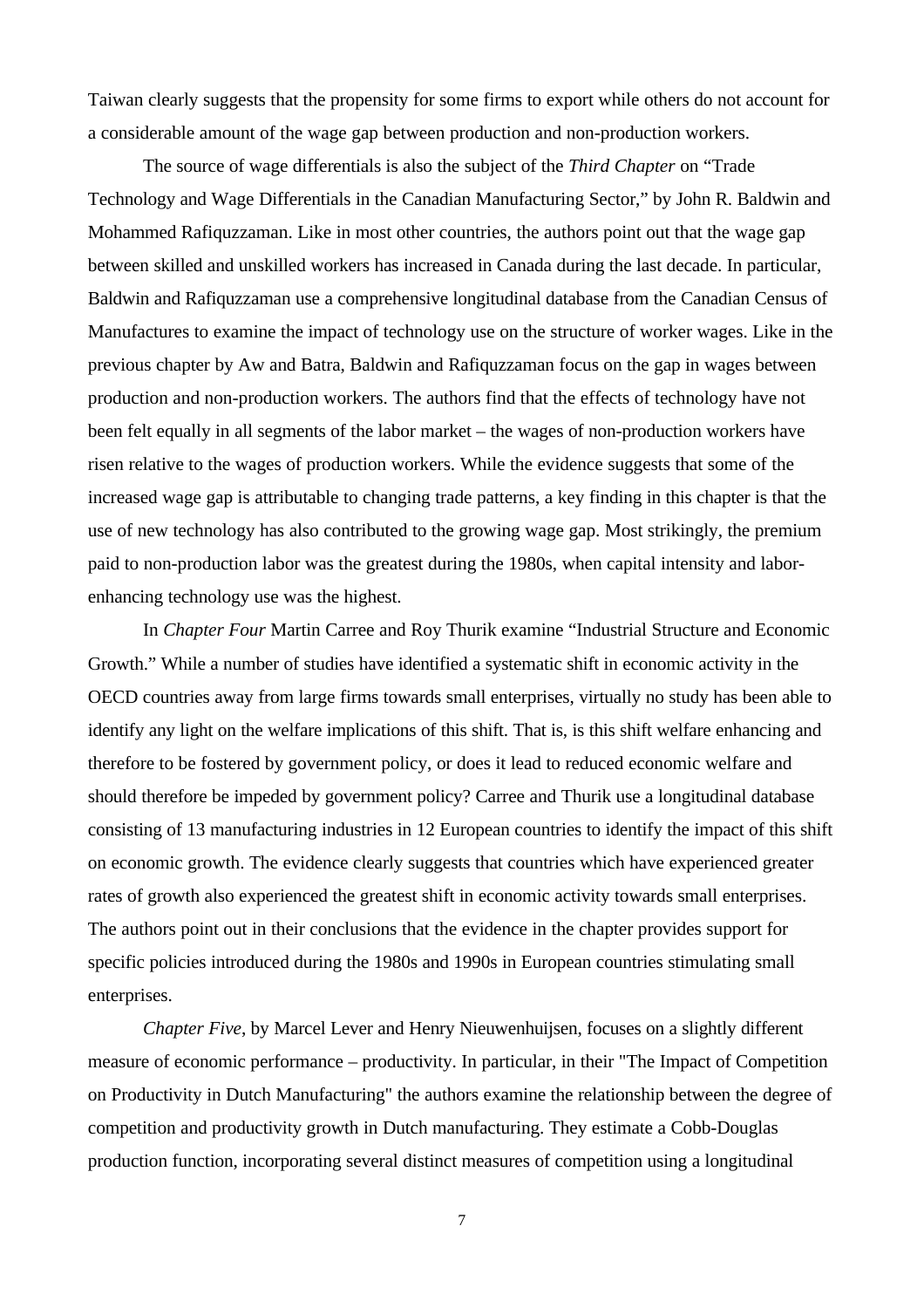database consisting of nearly 2,000 Dutch manufacturing firms between 1978 and 1993. The authors find considerable evidence suggesting that economic performance, in this case productivity growth, responds positively to the degree of competitive pressure.

A considerably different measure of firm performance, investment, is the focus of *Chapter Six*. Bronwyn Hall, Jacques Mairesse, Lee Branstetter and Bruno Crepon examine "Does Cash Flow Cause Investment and R&D: an Exploration Using Panel Data for French, Japanese and US Scientific Firms." In this chapter the authors examine the impact of financial institutions and corporate governance on the performance of industrial firms. Using a panel data version of the vector autoregressive (VAR) methodology, they test for the causal relationship between sales and cash flow on the one hand, and investment and R&D on the other. This test is undertaken using three large longitudinal databases of firms in the scientific (high technology) sectors in the United States, France, and Japan. The evidence suggests that both investment and R&D are more sensitive to cash flow in the United States than in France and Japan. Their findings imply that the different institutional structure in France and Japan enables firms to avoid liquidity constraints experienced by their counterparts in the United States. Thus, there is substantial reason to believe that the institutional structure, in terms of financial institutions and corporate governance, shapes the dynamic performance of firms.

*Chapter Seven*, by Michael Fritch and Rolf Lukas, is concerned with economic performance at a different unit of observation than the firm – the region. Focusing on the performance of regions is important because ultimately economic policy makers are responsible for the economic welfare of what is called in Germany, the *Standort*, or location, rather than for particular firms. In "Innovation, Cooperation and the Region," Fritsch and Lukas ask the question why the extent of cooperation and linkages among firms varies from region to region. They develop a new source of data to identify the extent and nature of regional cooperative linkages in Germany. This new database enables them to identify the characteristics of businesses engaging in cooperative relationships. They find that the regional distribution of cooperative partners suggests that, in particular, public research institutions and non-vertically related firms within a given region tend to constitute key elements of the regional innovation system. The authors also find that there are pronounced differences with regard to the propensity to cooperate as well as with regard to the locational structure of cooperation partners which may have an impact on two key measures of regional performance – innovation and growth.

Economic performance for the unit of observation of regions is also the focus of *Chapter Eight*, "Industry Clusters: Biotechnology/biomedicine and Polymers in Ohio and Sweden," by Bo Carlsson and Pontus Braunerhjelm. Using data from the United States and Sweden, Carlsson and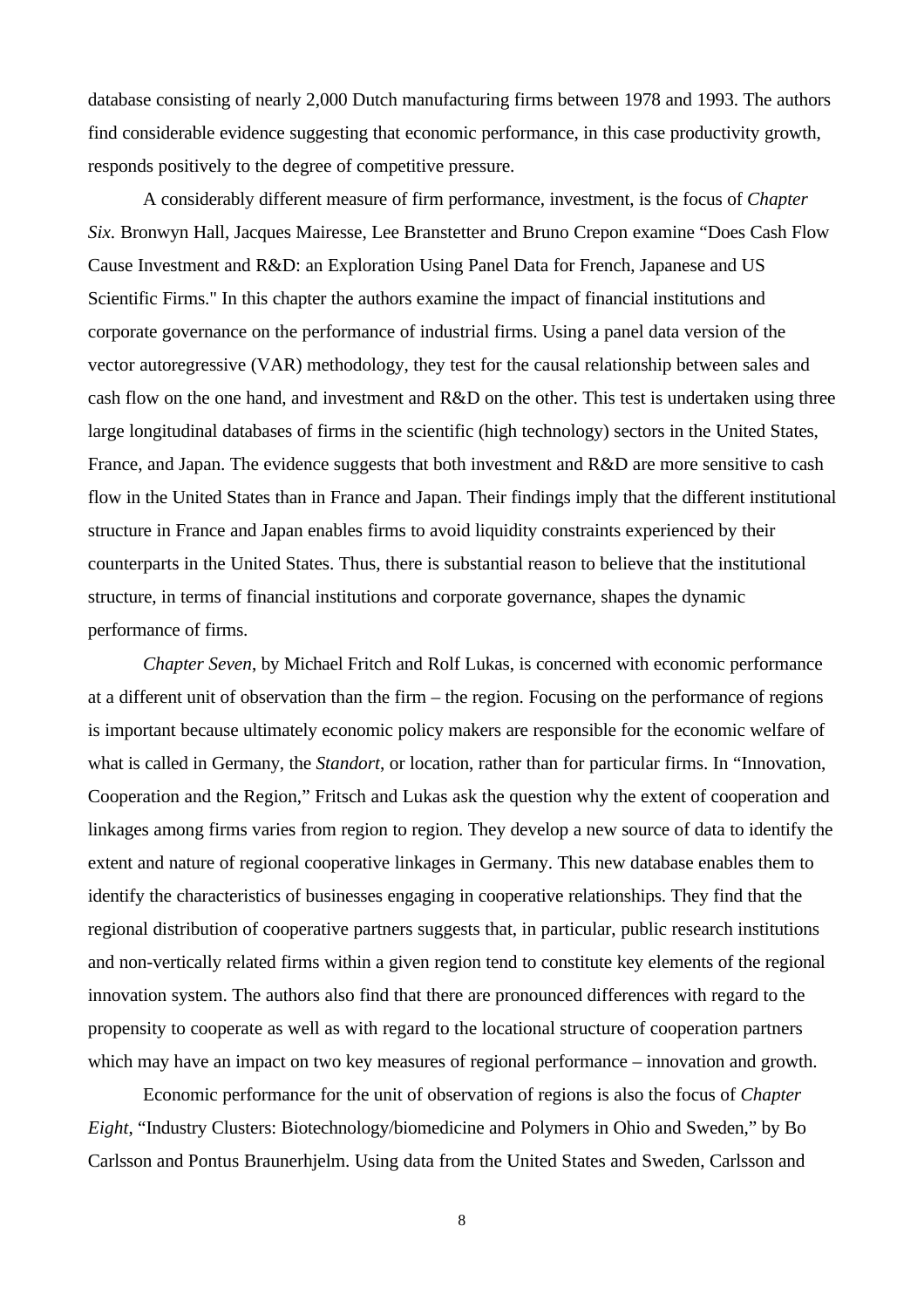Braunerjhelm address a series of questions about the nature of the innovative performance in regions: (1) What are the origins, extent and composition of the technological system surrounding innovative activities in each region? (2) Who are the main actors both in the industrial/commercial area and in the science, research, and institutional infrastructure? (3) What is the nature of industrial clustering within each region? (4) What are the characteristics of regional networks? (5) What has been the role of public policy in shaping these clusters? And (6) what are the policy implications for both private firms and public policy? An important finding in this chapter is that the universities apparently play an important role in generating new knowledge for commercial development within the region.

While David Audretsch and Paula Stephan are similarly concerned with the linkages between knowledge sources and commercialization, in *Chapter Nine* they shift the unit of observation away from firms and regions to the individual. In addressing the questions, "How and Why Does Knowledge Spill Over in Biotechnology?" they focus on the incentives confronting scientists to appropriate the expected value of their knowledge considered within the context of their pathdependent career trajectories. In particular, they focus on the ability of scientists to appropriate the value of their knowledge embedded in their human capital along with the incentive structure influencing if and how scientists choose to commercialize their knowledge. They use a longitudinal data base tracking the career paths of scientists over time and use a hazard model to estimate the duration over a scientist's career to starting a new biotechnology firm. They conclude that the spillover of knowledge from the source creating it, such as a university, a research institute, or an industrial corporation, to a new-firm startup facilitates the appropriation of knowledge for the individual scientist(s) but not necessarily for the organization creating that knowledge.

Firm survival, as well as growth, are also the performance measures in *Chapter Ten*, "Do Services Differ from Manufacturing? The Post-Entry Performance of Firms in Dutch Services" by David Audretsch, Luuk Klomp and Roy Thurik. While a large literature has emerged focusing on the post-entry performance of firms, in terms of the links between growth, survival, size and age, virtually all of these studies are based on manufacturing. In this chapter, the authors fill this gap in knowledge about the role of non-manufacturing in the dynamics of industrial organization. They suggest there are theoretical reasons why the relationships between firm age and size on the one hand, and survival and growth on the other may, in fact, not be the same in services as they are for manufacturing. They use a longitudinal data base for Dutch firms in the retail and hotel and catering sectors to identify around 13,000 new-firm startups and 47,000 incumbents in the services and track them over subsequent years. The results suggest that the most fundamental relationships between firms size, firm age, survival and growth are strikingly different for services than for manufacturing.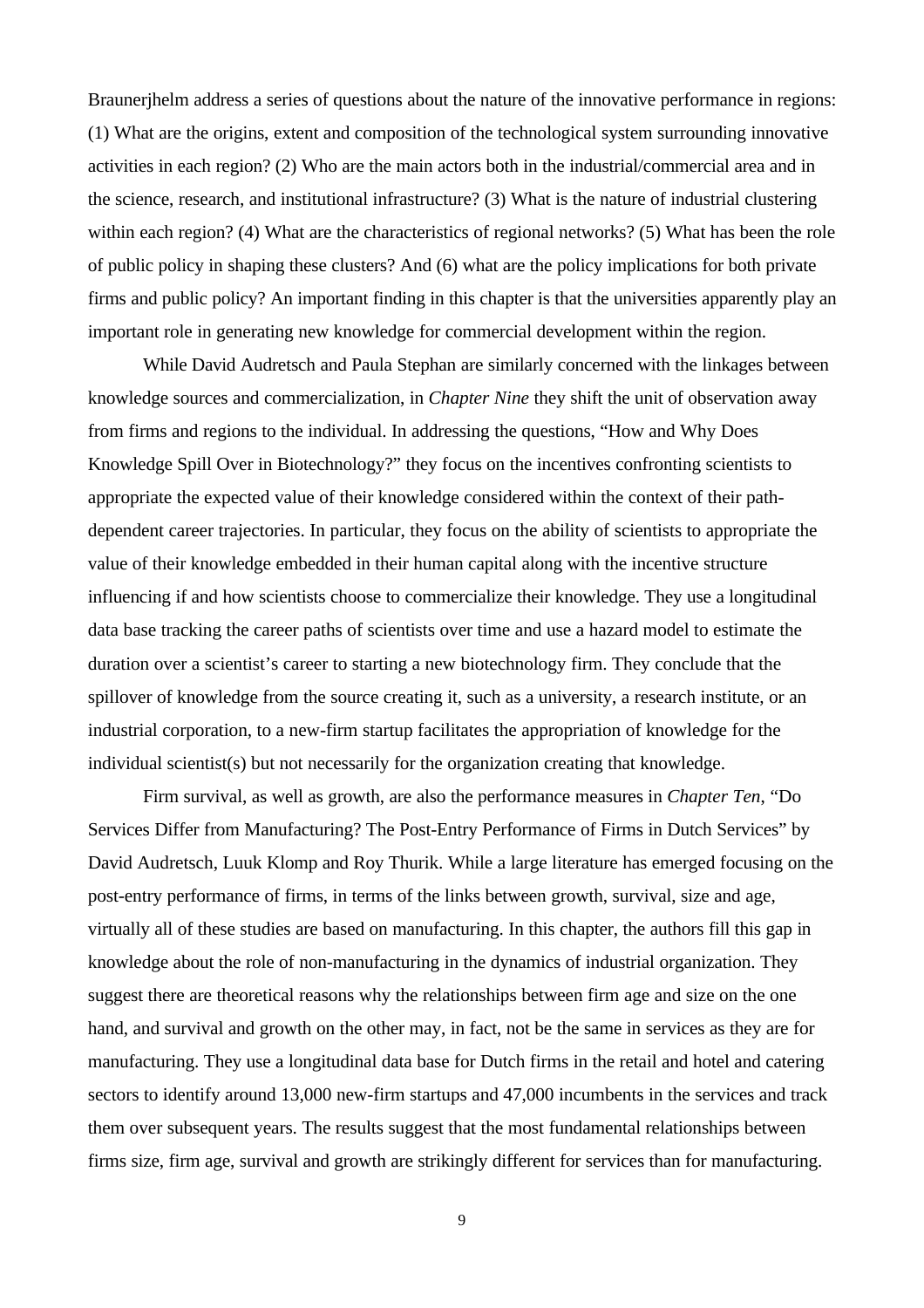In terms of the dynamics of industrial organization, services may, in fact, not simply mirror the manufacturing sector.

Audretsch (1995) suggested and found empirical evidence from a large longitudinal database of U.S. firms that "Who Exits and Why?" is determined by the existence of two distinct models of industry evolution. The first is the *model of creative destruction,* where new entrants displace the large incumbents and the second model is that of *the revolving door*, where most new entrants exit from the industry within a short period. In *Chapter Eleven*, "Who Exits from German Manufacturing and Why? Evidence from the Hannover Firm Panel Study," Joachim Wagner pursues the same question using a large-scale longitudinal database of Germany firms. In fact, on the basis of the evidence presented in this chapter, Wagner rejects both of Audretsch's models and instead proposes a third variant – the *Darwinian model*, or the survival of the fittest. Wagner argues that this new variant is more consistent with the evidence from Germany, because firms, independent of age, that do not grow in terms of size or productivity or earn higher profits are confronted with a greater risk of failure than their fitter counterparts.

In *Chapter Twelve*, "Technological Intensity, Demand Conditions and the Longevity of Firms," by José Mata and Pedro Portugal, performance is again at the unit of observation of the firm and is measured in terms of the ability of firms to survive. In particular, the authors focus on the impact of demand and technological conditions on the likelihood of survival of Portuguese firms. They use a large longitudinal database of Portuguese firms and find that both demand and technological conditions influence firm performance.

In "Does Start-Up Size Influence the Likelihood of Survival?" in *Chapter Thirteen*, David Audretsch, Enrico Santarelli and Marco Vivarelli also measure performance in terms of survival. In particular, they use a large longitudinal database in Italy to track new-firm startups and their subsequent post-entry performance over time. After comparing the results with those from the United States, they conclude that there is evidence supporting two very distinct views about the economic role of small firms. While the evidence between firm size and performance, measured as the likelihood of survival, supports the evolutionary view of small firms in the United States, the evidence from Italy is more consistent with the static network view of small firms.

The final and *Fourteenth Chapter* of the volume, "Barriers to Growth of Firms in Developing Countries: Evidence from Burundi," by Micheline Goedhuys and Leo Sleuwaegen, also measures firm performance in terms of growth and survival. However, as the title suggests, the context is very different and is in terms of a developing country, Burundi. It shows that a learning process shapes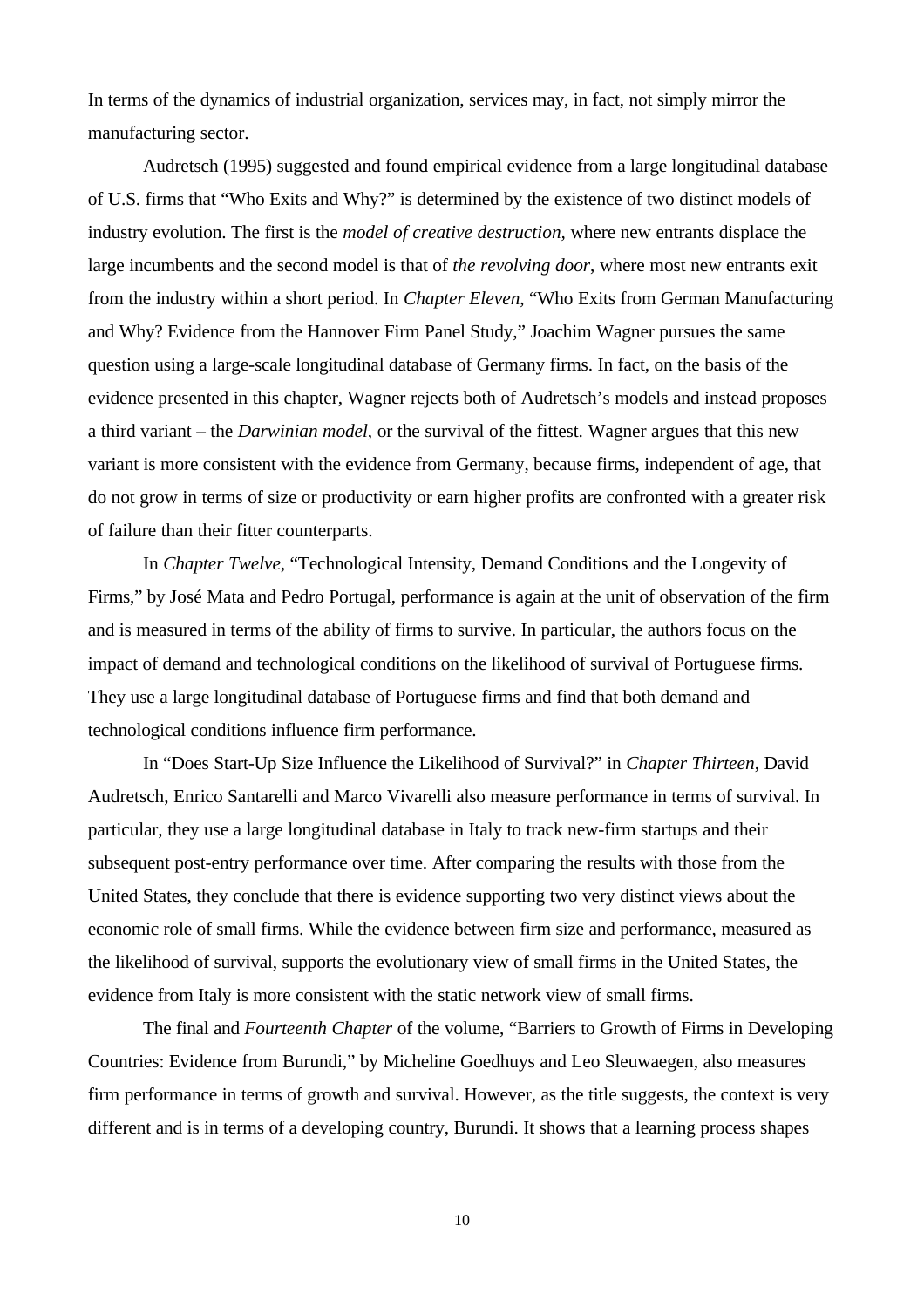the growth of firms in the developing world as it does in the developed world. However, this process is hampered by institutional and environmental conditions specific to the developing world.

# **Endnotes**

- 1. For example, *The Economist* (11 May, 1996, p. 86) points out, "Ask any European what is today's biggest policy problem, and without hesitation he will say: unemployment. Ask an American economist the same question, and you will hear something about flagging productivity growth."
- 2. OECD (1997), standardized rates.
- 3. For example, the daily earnings of labor have been estimated to be \$78.34 in the European Union, but only \$6.14 in Poland, \$6.45 in the Czech Republic, \$1.53 in China, \$2.46 in India and \$1.25 in Sri Lanka (Jensen, 1993).
- 4. According to *The Economist* ("The Death of Distance," 30 September, 1995), "The death of distance as a determinant of the cost of communications will probably be the single most important economic force shaping society in the first half of the next century."
- 5. For example, about 70 percent of Sweden's manufacturing employees work for large multinational corporations, such as Volvo, which through outward foreign direct investment have been constantly shifting production out of the high-cost domestic location and into lower-cost countries. Between 1970 and 1993 Sweden lost 500,000 private sector jobs, and unemployment reached 13 percent of the workforce in 1995. Sweden is not an exceptional case; every third car that is manufactured by a German company is actually produced outside of Germany. Similarly, Lufthansa recently shifted the location of a number of office functions, such as telephone operators, out of high-cost Germany and into India.
- 6. "Big is Back," *The Economist*, 22 June, 1995 and "The Year Downsizing Grew Up," *The Economist*, 21 December 1996.
- 7. "The Downsizing of America," *New York Times*, 3 March, 1996, p. 1. These 43 million jobs include 24.8 million blue collar jobs and 18.7 million white collar jobs.
- 8. As the German newspaper, *Die Zeit* (2 February, 1996, p. 1).pointed out in a front page article, "When Profits Lead to Ruin – More Profits and More Unemployment: Where is the Social Responsibility of the Firms?"
- 9. For further explanations of the distinction between information and knowledge see Audretsch and Feldman (1996) and Audretsch and Stephan (1996).
- 10. What *Der Spiegel* ("Wer ist der Nächste?: Angst um den Arbeitsplatz," number 5, 1994, pp. 82-83) concludes for Germany is equally valid for much of Europe, "Global structural change has had an impact that only a short time ago would have been unimaginable. Many of the products, such as automobiles, machinery, chemicals, and steel are no longer competitive in global markets. And in the industries of the future, like biotechnology and electronics, the German companies are barely participating."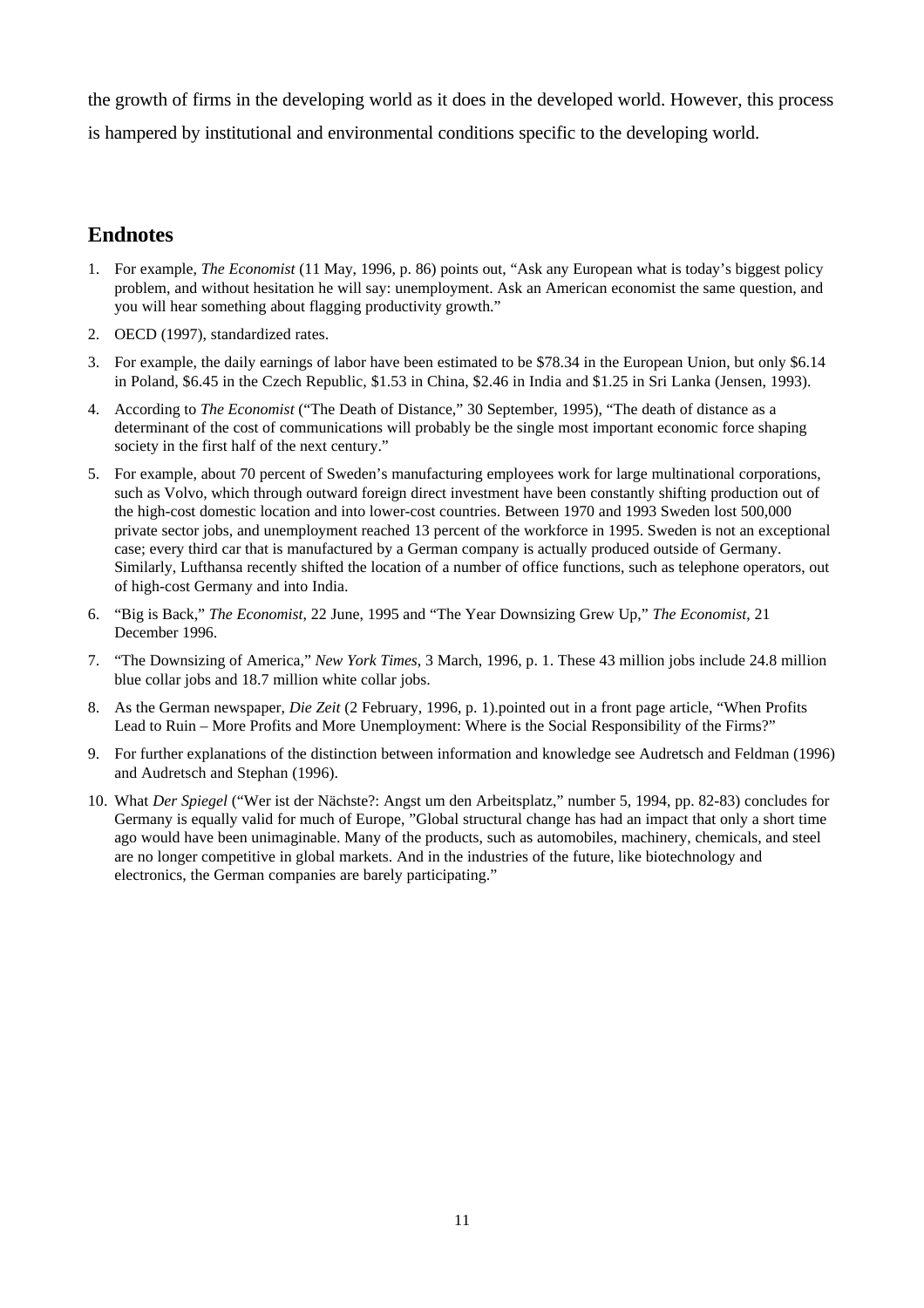# **References**

Audretsch, David B., 1995, *Innovation and Industry Evolution*, Cambridge: MIT Press.

- Audretsch, David B. and Maryann P. Feldman, 1996, "Knowledge Spillovers and the Geography of Innovation," *American Economic Review*, 86(3), June, 630-640.
- Audretsch, David B. and Paula E. Stephan, 1996, "Company-Scientist Links: The Case of Biotechnology," *American Economic Review*, 86 (3, June), 641-650.
- Audretsch, David B. and A. Roy Thurik, 1999, *Innovation, Industry Evolution and Employment*, Cambridge: Cambridge University Press.
- Berman, Eli, John Bound and Stephen Machin, 1997, "Implications of Skill-Biased Technological Change: International Evidence," working paper 6166, National Bureau of Economic Research (NBER), Cambridge.
- Davis, S.J., J. Haltiwanger and S. Schuh, 1996, *Job Creation and Destruction in U.S Manufacturing*, Cambridge: MIT Press.
- Jensen, Michael C., 1993, "The Modern Industrial Revolution, Exit, and the Failure of Internal Control Systems," *Journal of Finance*, 68, 831-880.
- Kortum, Samuel and Josh Lerner, 1997, "Stronger Protection or Technological Revolution: What is Behind the Recent Surge in patenting?" working paper 6204, National Bureau of Economic Research (NBER), Cambridge.
- Nelson, R. R., 1990, "Capitalism as an Engine of Progress," *Research Policy*, 19, 193-214.
- Nelson, R. R., 1995, "Co-evolution of Industry Structure, Technology and Supporting Institutions, and the Making of Comparative Advantage," *International Journal of the Economics of Business*, 2, 171-184.
- Nooteboom B., 1994, "Innovation and Diffusion in Small Firms", *Small Business Economics*, 6, 327-347.
- OECD, 1997, *Employment Outlook*, Paris: OECD.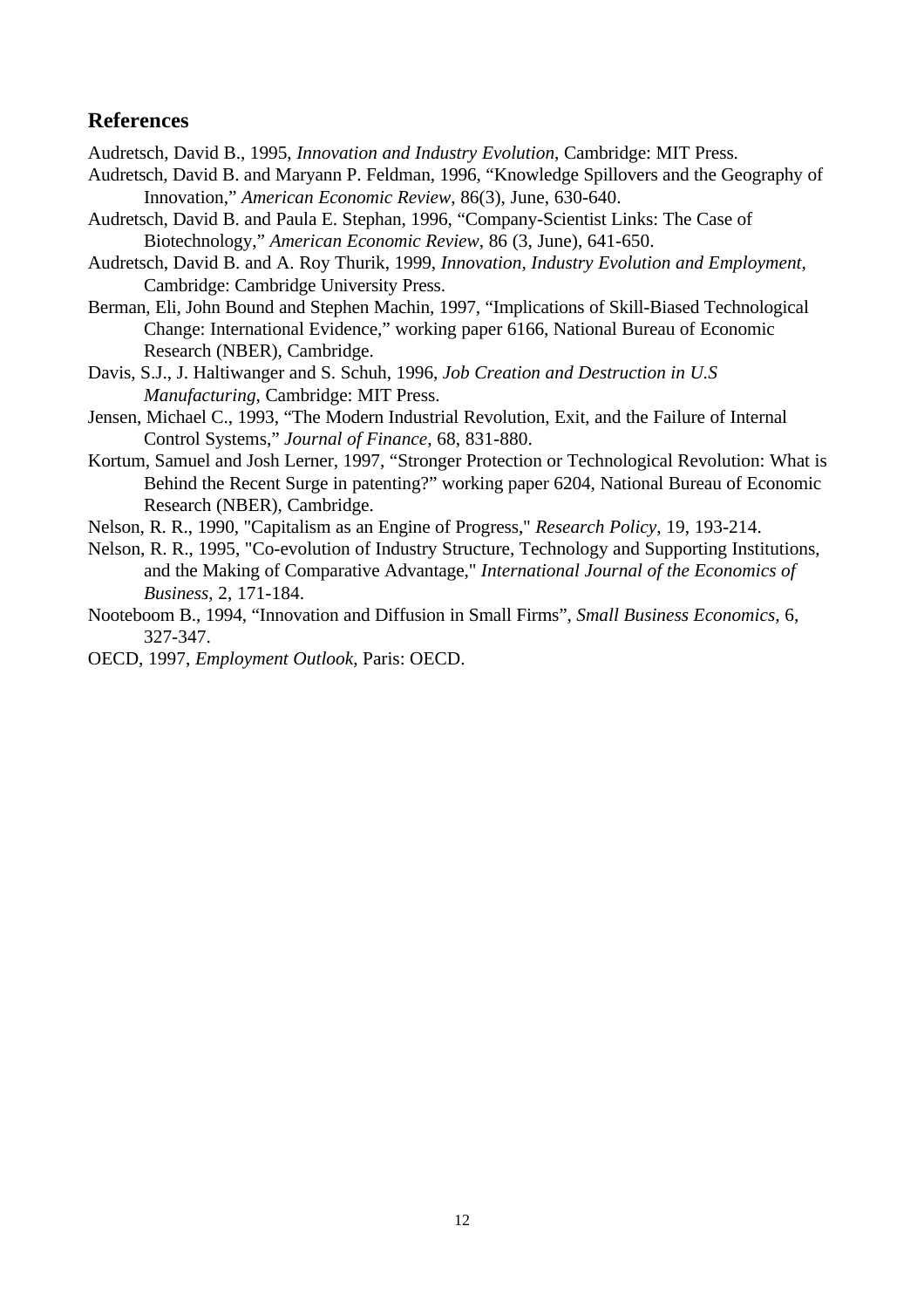# **Appendix: Contents, contributors and affiliations of** *Innovation, Industry Evolution and Employment,* **Cambridge University Press, 1999**

## **1. Introduction**

David Audretsch Roy Thurik Ameritech Chair of Ec. Development Erasmus University Rotterdam Indiana University P.O. Box 1738 SPEA, Suite 201 3000 DR Rotterdam USA, Bloomington, IN 47405 the Netherlands Email: daudrets@indiana.edu Email: thurik@few.eur.nl

## **2. Wages, Firm Size and Wage Inequality: How Much do Exports Matter?**

Bee Yan Aw Geeta Batra The Pennsylvania State University The World Bank 608 Kern Graduate Building 1818 H Street University Park, PA 16802 Washington, D.C. 20433 USA USA Email: byr@psu.edu Email: Geeta.Batra@aexp.com

#### **3. Trade, Technology and Wage Differentials in the Canadian Manufacturing Sector**

John Baldwin Mohammed Rafiquzzaman Micro-Economic Analysis Division Micro-Economic Analysis Division Statistics Canada Statistics Canada R.H. Coats Building, 24th Floor R.H. Coats Building, 24th Floor C-Ottawa, Ontario K1A OT6 C-Ottawa, Ontario K 1A OT6 Canada Canada Email: baldjoh@statcan.ca

## **4. Industrial Structure and Economic Growth**

Martin Carree Roy Thurik Erasmus University Rotterdam Erasmus University Rotterdam P.O. Box 1738 P.O. Box 1738 3000 DR Rotterdam 3000 DR Rotterdam the Netherlands the Netherlands Email: m.carree@mw.unimaas.nl Email: thurik@few.eur.nl

## **5. The Impact of Competition on Productivity in Dutch Manufacturing**

| Marcel Lever                      | Henry Nieuwenhuijsen                        |
|-----------------------------------|---------------------------------------------|
| Ministerie van Financiën          | EIM Small Business Research and Consultancy |
| Directie AFEP                     | P.O. Box 7001                               |
| P.O. Box 20101                    | 2701 AA Zoetermeer                          |
| 2500 EE the Hague                 | the Netherlands                             |
| the Netherlands                   | Email: hni@eim.nl                           |
| Email: $m.h.c.$ lever @ minfin.nl |                                             |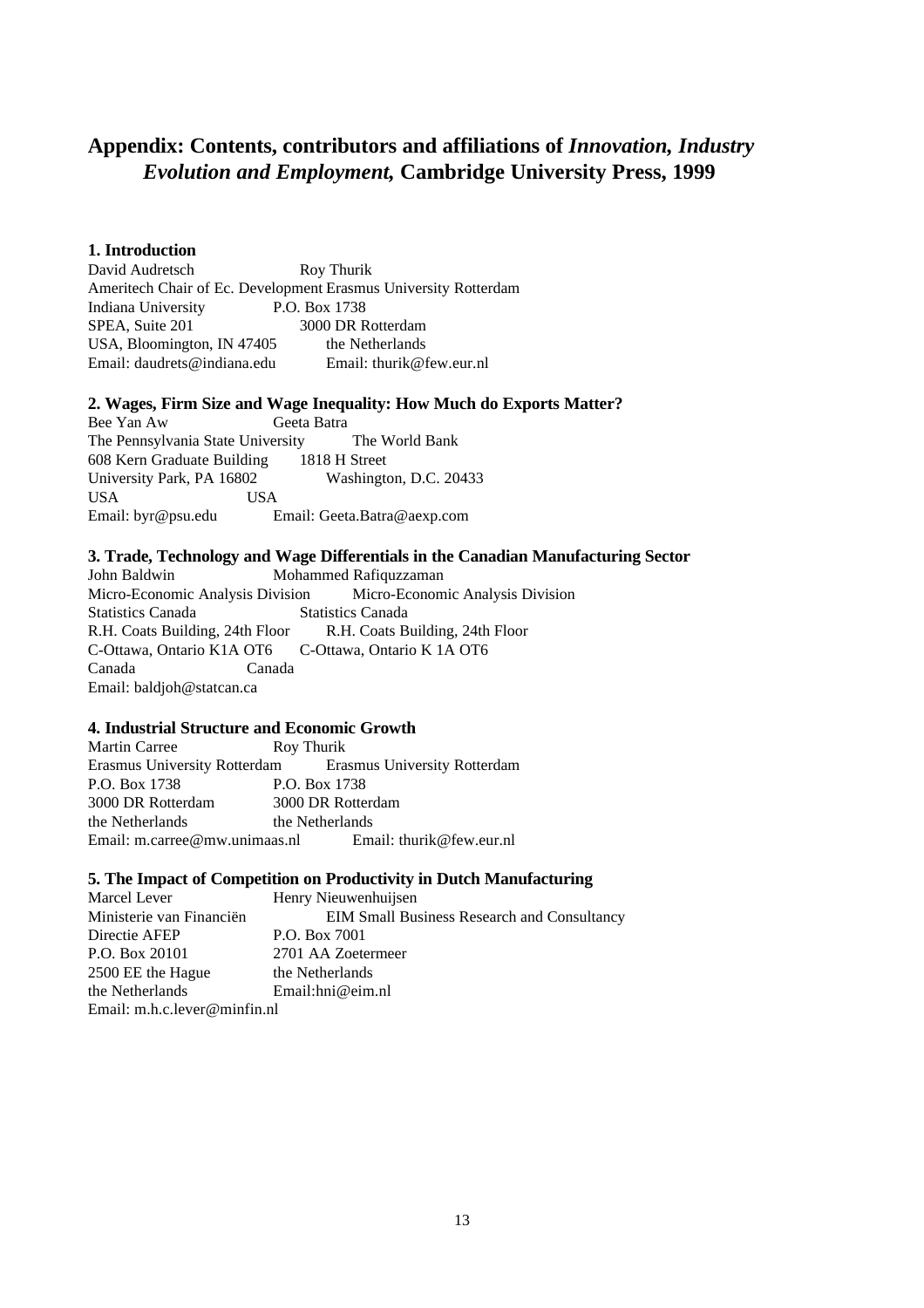## **6. Does Cash Flow Cause Investment and R&D: an Exploration Using Panel Data for French, Japanese and US Scientific Firms**

Jacques Mairesse Bronwyn Hall Lee Branstetter CREST-INSEE 549 Evans Hall, #3880 Dept. of Economics 15 Boulevard Gabriel Péri UC Berkeley, CA 94720-3380 University of California 92245 Malakoff Cédex USA Davis, CA 95616 France Email: bhhall@econ.berkeley.edu USA Email: mairesse@ensae.fr Email: lbrandstet@ucdavis.edu

Bruno Crepon CREST-INSEE 15, Boulevard Gabriel-Péri 92245 Malakoff Cédex France

#### **7. Innovation, Cooperation, and the Region**

Michael Fritsch Rolf Lukas Lehrstuhl für Wirtschaftspolitik Bergakademie Freiberg Bergakademie Freiberg Gustav-Zeuner Str. 8-10 Gustav-Zeuner Str. 8-10 09596 Freiberg/Sachsen 09596 Freiberg/Sachsen Germany Germany Email: fritschm@hrz.tu-freiberg.de

#### **8. Industry Clusters: Biotechnology/biomedicine and Polymers in Ohio and Sweden**

Bo Carlsson Pontus Braunerhjelm Dept. of Economics Research Institute of Industrial Economics (IUI) Weatherhead School of Management Box 5501 Case Western Reserve University 114 85 Stockholm Cleveland, OH 44106-7206 Sweden USA Email: pontusb@iui.se Email: bxc4@po.cwru.edu

#### **9. How and Why Does Knowledge Spill Over in Biotechnology?**

David Audretsch Paula Stephan Ameritech Chair of Ec. Development Policy Research Program Indiana University 33 Gilmer St Univ. Plaza SPEA, Suite 201 Georgia State University USA, Bloomington, IN 47405 USA, Atlanta, GA 30303 Email: daudrets@indiana.edu Email: prcpes@langate.gsu.edu

## **10. Do Services Differ from Manufacturing? The Post-Entry Performance of Firms in Dutch Services**

David Audretsch Luuk Klomp Roy Thurik Ameritech Chair of Ec. Devt. R&D and innovation statistics Erasmus University Rotterdam Indiana University Statistics Netherlands P.O. Box 1738 SPEA, Suite 201 Department LCT, Room 460 3000 DR Rotterdam USA, Bloomington, IN 47405 P.O.Box 4000 the Netherlands Email: daudrets@indiana.edu 2270 JM Voorburg Email: thurik@few.eur.nl the Netherlands Email: lklp@cbs.nl